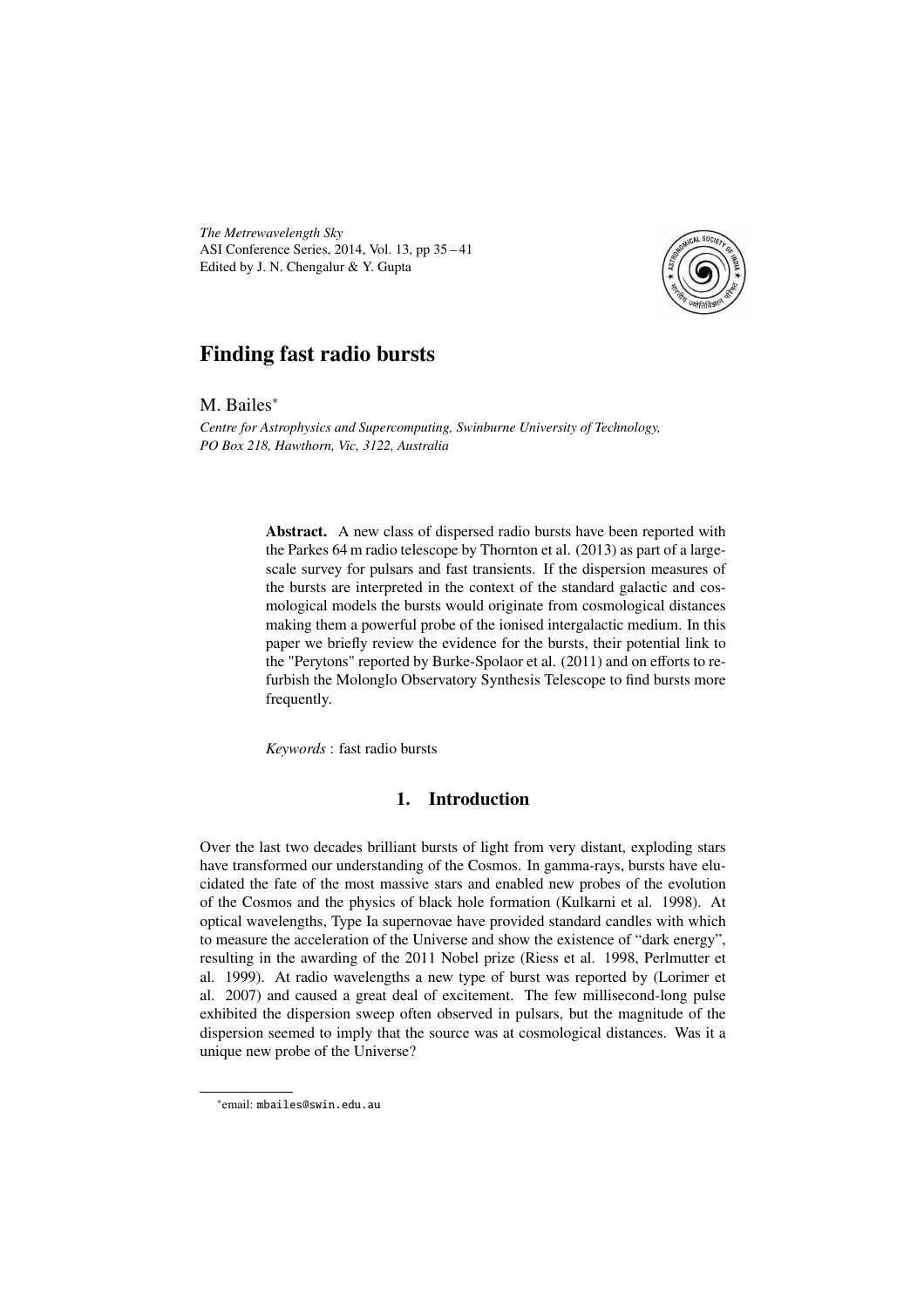#### 36 *M. Bailes*

The burst was found in Parkes radio telescope archival data, and was so bright that it saturated the 1-bit digitizers in the analogue filterbank system built for the Parkes multibeam pulsar surveys (Manchester et al. 2001). The standard model of cosmology posits that most of the ordinary matter (i.e. baryons) along intergalactic lines of sight is in the form of ionized gas – but which is notoriously difficult to probe directly. The Lorimer burst could represent the long sought class of object able to probe the evolution of the baryonic content of the Universe over a significant fraction of its lifetime.

Years later, Keane et al. (2011) reported the discovery of what could have been a second Lorimer burst, but with some ambiguity because of its proximity to the Galactic plane (suggesting it may be a Galactic rather than an extragalactic source), while numerous other studies had turned up no bursts at all (eg Burke-Spolaor & Bailes 2010, Siemion et al. 2012, Bagchi, Nieves & McLaughlin (2012). Disturbingly Burke-Spolaor et al. (2011) discovered a source of transient events that suggested the Lorimer event was potentially connected to terrestrial lightning or possibly other radio interference (Kocz et al. 2012). Burke-Spolaor et al. dubbed these events "Perytons", because they were of unknown origin.



Figure 1. Waterfall plot of FRB110220 showing pulse intensity as a function of radio frequency and time. The pulse exhibits the classic  $f^{-2}$  dispersion sweep to high accuracy and becomes broader at low frequencies consistent with interstellar scattering relations. The band is blanked above ∼1510 MHz due to an interfering satellite phone service and some channels are deleted because of other sources of narrow band radio frequency interference. See Thornton et al. (2013) for more details.

This confusing situation changed when a survey for pulsars of regions away from the Milky Way plane yielded four new fast radio bursts (Thornton et al. 2013). The brightest of these bursts (Fig 1.) has a very large dispersion (945 $\pm$ 1 pc cm<sup>-3</sup>) and used a new digital "backend" at the Parkes 64 m radio telescope based upon the CASPER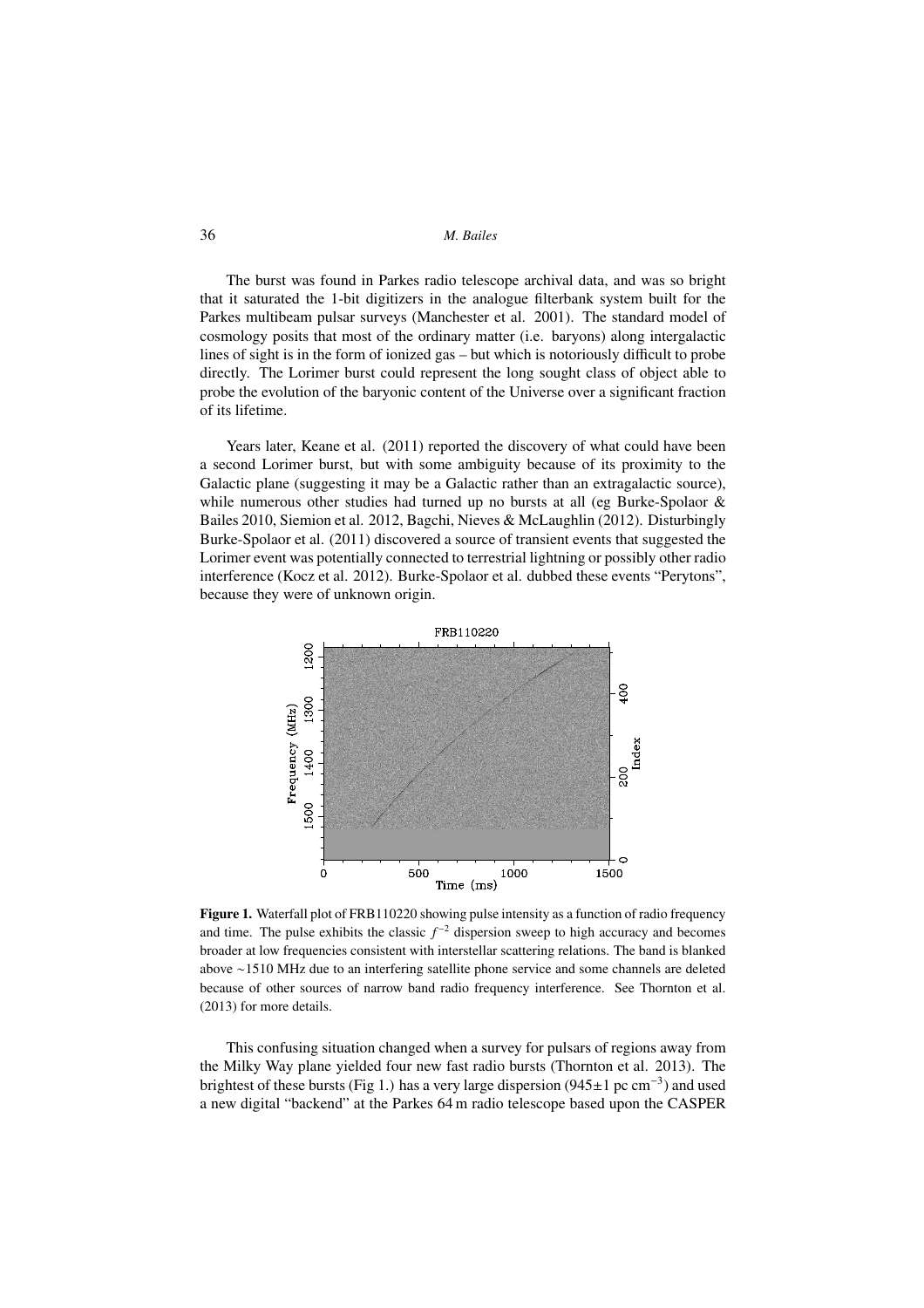ROACH boards. This meant that its dispersion and temporal properties could be determined with much higher accuracy than for the Lorimer event. Thornton et al. (2013) dubbed these phenomena Fast Radio Bursts (FRBs). Real, "celestial" pulses should exhibit a temporal delay with respect to frequency of  $f^{-2}$ , and a scattering width proportional to frequency  $f^{-4}$ . The frequency delay of the brightest burst was measured to high accuracy, yielding a power law index of –2.000(6), and its scattering relation index was –4.0(4), making a celestial origin case quite persuasive. The burst also appeared in just one of the 13 beams of the receiver, making its celestial origin yet more probable. The three other bursts possessed dispersions of 553, 723 and 1104 pc cm<sup>-3</sup>, and signal-to-noise ratios that helped populate a characteristic log-N, log-S distribution more typical of a cosmological population than the isolated and extremely high signal-to-noise Lorimer event.

Since the Thornton et al. paper another FRB was detected in archival data in the Jacoby et al. (2009) survey by Burke-Spolaor & Bannister (2014), and more importantly, a highly-dispersed pulse, far in excess of the dispersion expected from galactic models was detected as part of the PALFA survey in the galactic anti-centre region (Laura Spitler, private communication). Many telescopes are now searching for FRBs at other wavelengths (eg Tingay this volume, Trott, Tingay & Wayth 2013) and pulsar data is being reviewed from other archival and ongoing surveys with much greater dispersion measure ranges. Depending upon extra-galactic scattering relations and the intrinsic spectral index of the FRBs, we would expect any survey that can detect a large number of pulsars at high dispersion measures to also detect FRBs. FRB detection rates for various planned surveys and telescopes can be found in Hassall, Keane & Fender (2013) although we might expect the Green Bank Telescope's drift scan surveys (e.g. Boyles et al. 2013), the PALFA surveys (Cordes et al. 2006) or the Northern High Time Resolution Universe surveys (Barr et al. 2013) to be excellent FRB detectors.

Until the link (if any) between FRBs and Perytons is established, or the FRBs are routinely detected at other observatories their celestial origin will remain controversial. In a recent paper, Kulkarni et al. (2014) carefully looked at models for the FRBs, their potential relation to the "Perytons" and they concluded that a single detection with an interferometer would settle the celestial vs local origin for the FRBs. A clever method of using very long baseline interferometry data for FRB discovery is described in Wayth et al. (2012) in the VFAST-R project, but the anticipated event rate is low, and this survey is yet to discover any events. In this paper we discuss potential FRB event rates and then describe a supercomputer that will use data from the Molonglo Observatory Synthesis Telescope to search for FRBs in the future.

### 2. FRB discovery rates

If FRBs are an isotropic cosmological population we would expect them to be detectable at any observatory with sufficient sensitivity and on-sky time. However the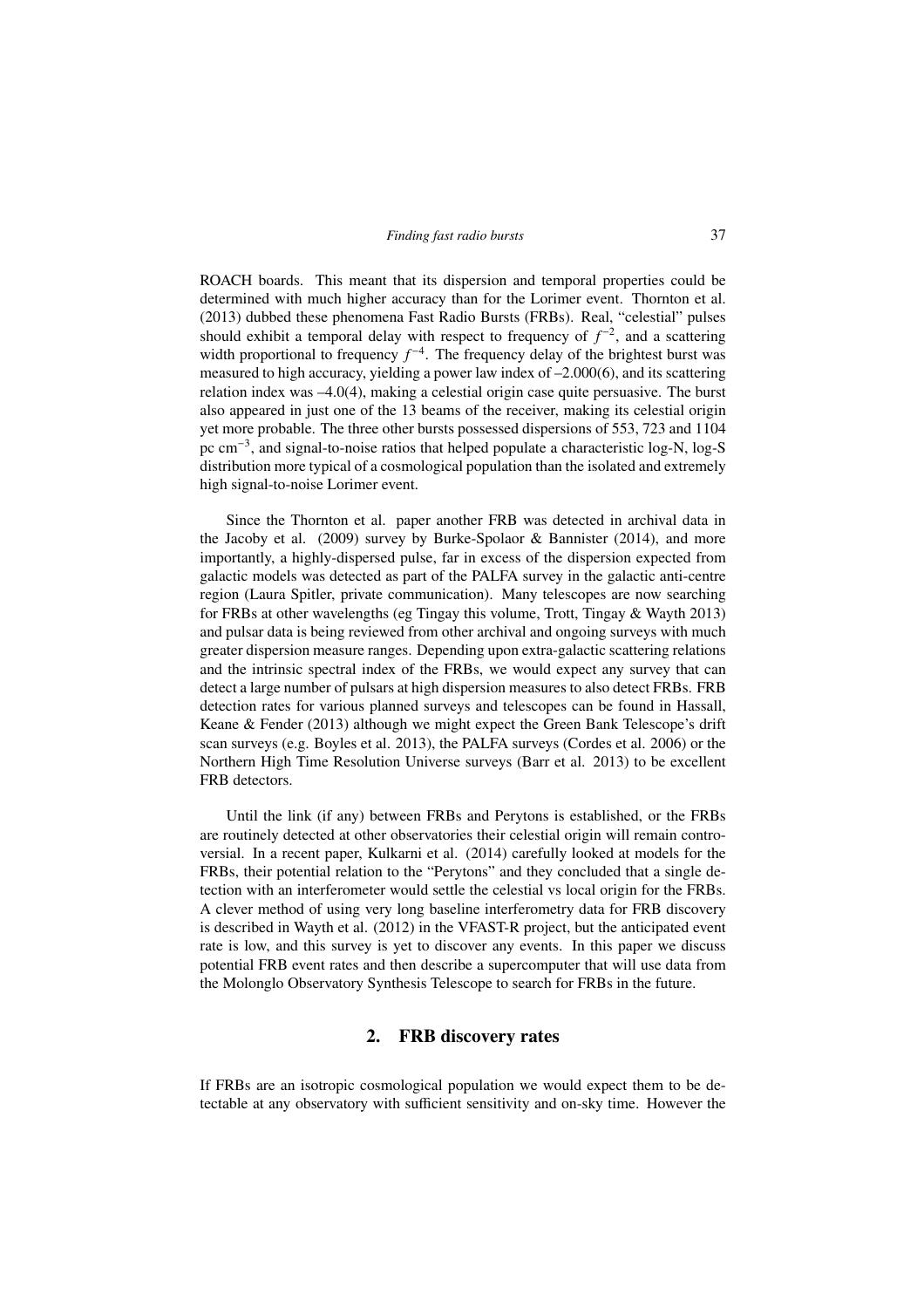38 *M. Bailes*

vast majority of FRBs have been discovered at the Parkes radio observatory, and only when looking far from the galactic plane, and so it is reasonable to ask whether this is expected or not? As it turns out the majority of 20cm pulsar surveys have concentrated on the galactic plane, where dispersive effects are significant, and bursts may be scattered by the interstellar medium. Petroff et al. (2014) recently reprocessed the High Time Resolution Universe (HTRU) "medlat" survey (Keith et al. 2010) for FRBs and found none. This result was somewhat unexpected. Firstly, if FRBs were some form of obscure interference they should appear at the same rate no matter where we look in the Galaxy, as their emission would be superimposed on otherwise noise-like data. The HTRU medlat survey spent roughly twice as much time on sky as the Thornton et al. (2013) survey had to discover four events, and so if the FRBs were some form of regularly occurring interference Petroff et al. (2014) estimate that it should have found ∼9 of them. On the other hand, if FRBs really are a cosmological population then the discovery rate near the galactic plane is harder to determine as it requires synthesising surveys and attempting to compensate for the effects of the Milky Way galaxy on dispersion measure, scattering and sky brightness temperature. The HTRU medlat survey only extended to  $||b|| < 15<sup>o</sup>$  and simple models of scattering and sky brightness temperature suggest that although some bursts would be rendered undetectable by the galaxy, many would still get through. The Petroff results are therefore inconclusive.

The FRB event rate at Parkes is also frustratingly low. New FRBs have been found in the high latitude HTRU survey since the Thornton et al. results, but the telescope's duty cycle for off-plane pulsar surveys means that only 3-4 events per year are occurring, so progress in is slow.

### 3. A new dedicated FRB search instrument

The Molonglo Observatory Synthesis Telescope is a parabolic cylindrical telescope with  $18,000 \text{ m}^2$  of collecting area situated in rural New South Wales just east of Canberra and operated by the University of Sydney (Mills 1981). It is comprised of 88 bays, each of which consists of 88 ring antennae that are sensitive to circularly polarised light. The bays use an ingenuous system that rotates the ring antennae to point the telescope east-west using a phased array concept. To point north-south the whole antenna tilts and it can observe between declinations of −90*<sup>o</sup>* < δ < +18*<sup>o</sup>* . The telescope has been operating at 843 MHz for a few decades, but with a bandwidth of only 3 MHz. In its old configuration the telescope produced 88 fan beams on the sky across an elliptical area of approximately  $2 \times 1.3$  square degrees. In the mid-2000s a project (SKAMP) was commenced to upgrade the telescope to a more flexible digital system that further sub-divided the 88 bays into four "modules" to give it a wider field of view and would used a digital FPGA correlator (Adams, Bunton & Kesteven 2004).

In 2013 Swinburne University of Technology joined the project and agreed to provide a supercomputer that could operate as a very flexible correlator for the telescope.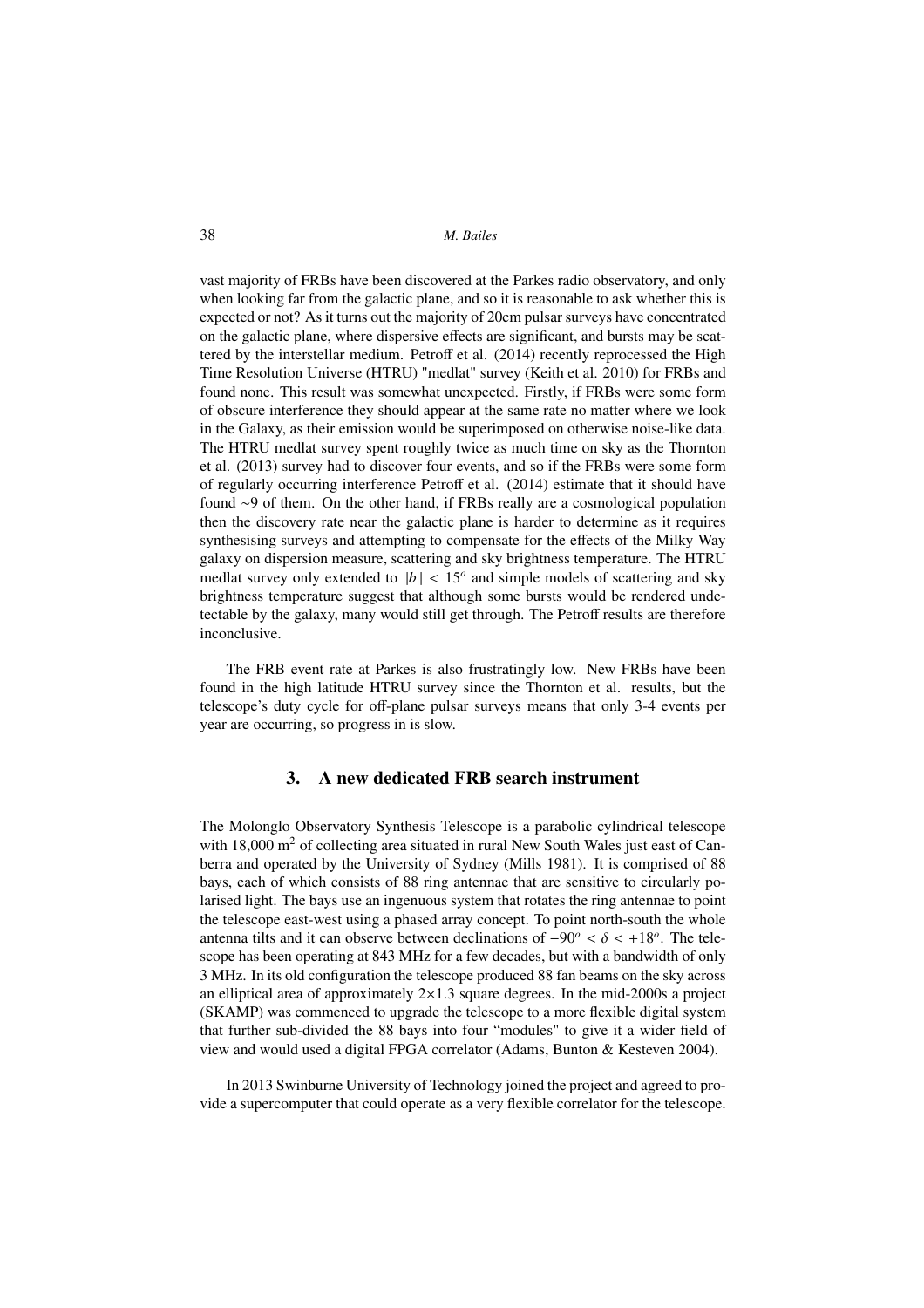The CSIRO's CASS division produced a polyphase filterbank (PFB) to accept 100 MHz of bandwidth from each of the 352 modules. In the original design, each module would send 100 MHz of a single circular polarisation back to the PFB, the band would then be subdivided into 128 coarse filterbank channels, then sent via a custom mesh to an FX correlator and finally a fine grain filterbank before being passed to a computer for subsequent map making. In the new design the correlator is a cluster of commodity off the shelf servers each of which house two Nvidia graphics processing units and are connected by FDR10 infiniband, a high speed low-latency interconnect. The PFB has been modified with help from the Haystack observatory and now sends the coarse grain channels to the cluster via 10 Gb ethernet.

A persistent telecommunications carrier and the single 10 Gb port available on the PFB boards currently limits the telescope's bandwidth to 30 MHz. The system temperature is estimated to be about 70K, and the telescope's large field of view (approximately 2.1×4.2 square degrees) means it can be used to survey a large area for FRBs. The gain of the telescope is approximately 3.5 K Jy<sup>-1</sup>. For surveys far from the galactic plane the FRB detection rate should be proportional to the telescope's field of view. Molonglo's small bay size  $(4.7 \text{ m} \times 11.7 \text{ m})$  and lower central frequency (∼843 MHz) means that its primary field of view is over ten times that of the Parkes multibeam receiver that has been finding the FRBs.

If we live in a homogeneous and isotropic Universe, then volume arguments mean that a telescope with four times the limiting sensitivity  $S_{\text{min}}$  will be able to see twice as far and hence probe eight times the volume of a population leading to the characteristic relation that the event rate should be proportional to  $S_{\text{min}}^{-3/2}$ . Although Parkes is some 3 times more sensitive that Molonglo, the field of view should mean that Molonglo detects bursts approximately twice as often as Parkes per on-sky time. Over recent years at Parkes only about 5% of the telescope's time has been spent surveying the off-plane region so if we can search for bursts at Molonglo 100% of the time we might expect discovery rates some  $2/0.05 = 40 \times$  as often, or 50-100 events per year. We note in passing that a "transient event detector" was built in the 1980s by Amy, Large & Vaughan (1989) and reported many detections of events that they concluded must be over 1000 km distant. Their system only used a single frequency channel and prohibited them from making any firm conclusions about the sources, but it is possible that they were detecting FRBs.

### 4. A flexible software correlator

To discover bursts we intend to commission the instrument by firstly operating it as 352 independent telescopes using the Vela pulsar as a calibrator and folding the data using the dspsr pulsar software (van Straten & Bailes 2011). So far 52 of the 352 modules detect the Vela pulsar routinely. The infiniband network is being used as the "corner turner" to take the frequency channels and collate those with the same frequency on a channel by channel basis. A rudimentary software correlator has pro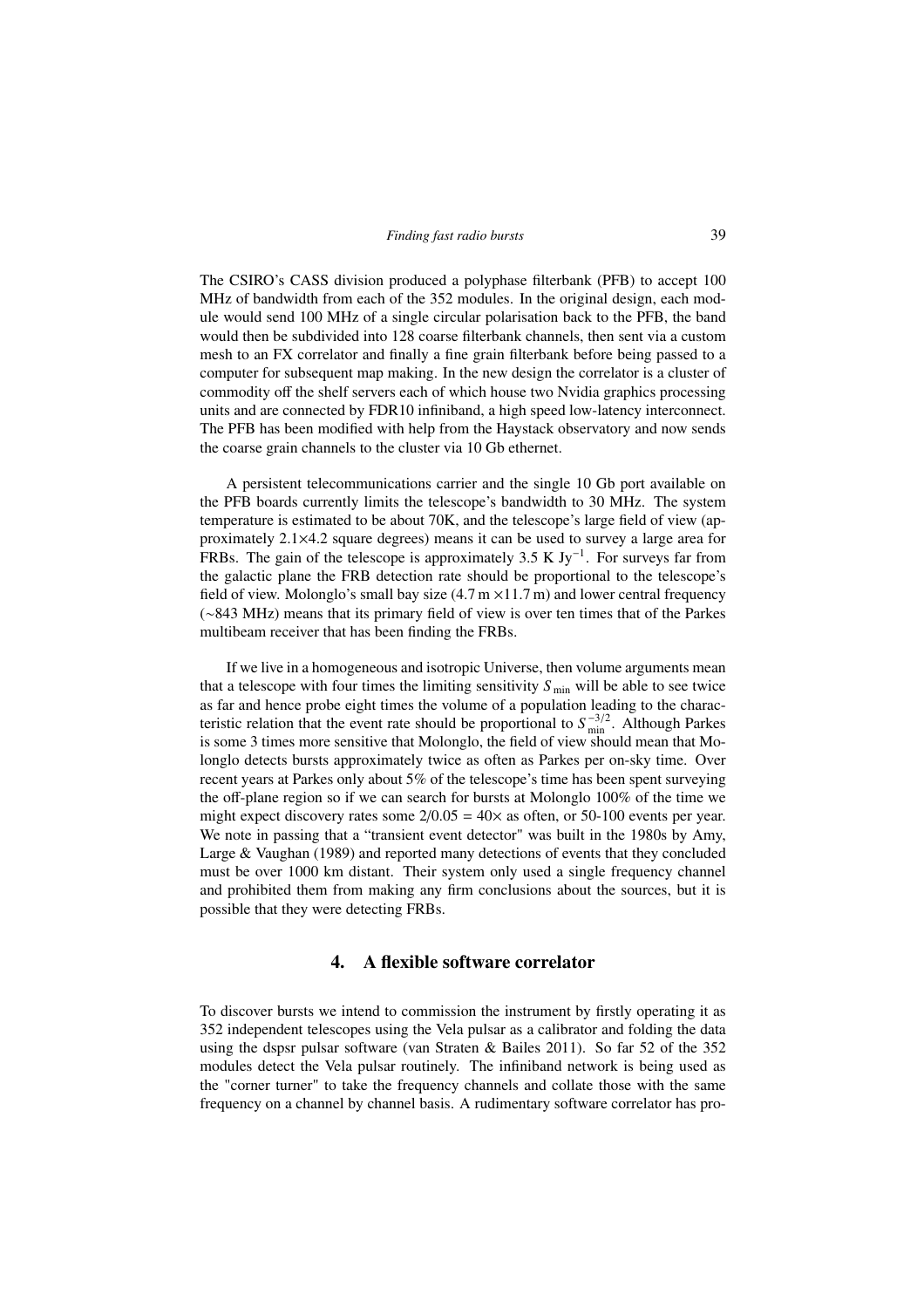40 *M. Bailes*

duced fringes on baselines of up to 1 km. The next stage will be to use an FIR filter to introduce delays and then perform a 2D fast fourier transform to create 352 fan beams on the sky as a function of frequency. The fan beam frequency channels will then be dedispersed with the Heimdall GPU dedisperser (Barsdell et al. 2012) and searched for FRBs. Any FRB detected will have its voltage data dumped to disk from a 60s ring buffer and then localized accurately in the E-W direction (roughly  $43^{\prime\prime}/\text{SNR}$ ), where SNR is the signal-to-noise ratio of the FRB with an approximate 2 degree error in the N-S direction.

In parallel we hope to either be timing pulsars or making maps by purchasing additional GPUs. The wide field of view means that it should be possible to time up to 500 pulsars per day, often many at once, or conduct continuum or spectral line surveys over a large area of sky at the same time as searching for FRBs "in the background". Any FRB discovered can have the voltage data used to attempt to measure its "parallax", as any source within a few 1000 km will have a curved wavefront. Thus just a single FRB discovered by Molonglo will be able to rule in or out any atmospheric origin and potentially make the case for FRBs being an extragalactic population more compelling. The Molonglo telescope may ultimately be able to detect many dozens of FRBs per year if the individual modules can have their sensitivity optimised.

### Acknowledgements

I am indebted to all of the people involved in the HTRU surveys and in the development of the Molonglo software correlator since Swinburne joined the project in early 2013, particularly Duncan Campbell-Wilson, Andrew Jameson, Tim Bateman, Chris Flynn, Ewan Barr, Dick Hunstead, Manisha Caleb, Nie Jun, Fabian Jankowski, Russ McWhirter and Frank Briggs. Financial support has been provided by the Sydney University head of School Timothy Bedding and the Swinburne DVC R&D George Collins, with support from CSIRO's CASS division towards the PFB. A special thanks to Anne Green for inviting me to be involved in this project.

#### **References**

Adams T. J., Bunton J., Kesteven M., 2004, ExA, 17, 279 Amy S. W., Large M. I., Vaughan A. E., 1989, PASA, 8, 172 Bagchi M., Nieves A. C., McLaughlin M., 2012, MNRAS, 425, 2501 Barr E., et al., 2013, MNRAS, 435, 2234 Barsdell B., et al., 2012, MNRAS, 422, 379 Burke-Spolaor S., Bailes M., 2010, MNRAS, 402, 855 Burke-Spolaor S., et al., 2011, ApJ, 727, 18 Burke-Spolaor S., Bannister K., 2014, in prep. Boyles J., et al., 2013, ApJ, 763, 80 Cordes J., et al., 2006, ApJ, 637, 446 Hassal T. E., Keane E. F., Fender R. P., 2013, MNRAS, 436, 371 Jacoby B. A., et al., 2009, ApJ, 699, 2009